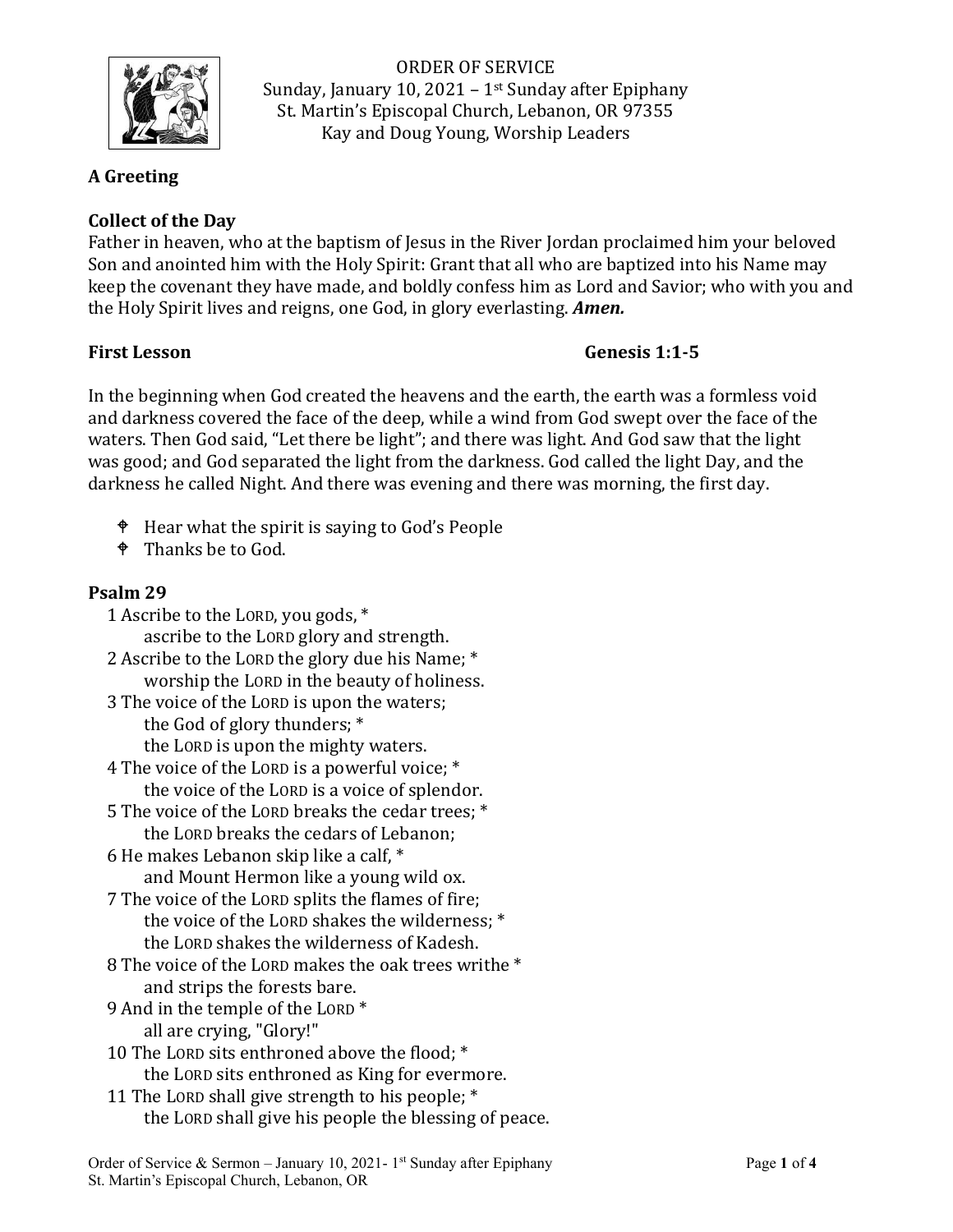Glory to the Father, and to the Son, and to the Holy Spirit: \*

as it was in the beginning, is now, and will be for ever. *Amen***.**

### **Second Lesson** Acts 19:1-7

While Apollos was in Corinth, Paul passed through the interior regions and came to Ephesus, where he found some disciples. He said to them, "Did you receive the Holy Spirit when you became believers?" They replied, "No, we have not even heard that there is a Holy Spirit." Then he said, "Into what then were you baptized?" They answered, "Into John's baptism." Paul said, "John baptized with the baptism of repentance, telling the people to believe in the one who was to come after him, that is, in Jesus." On hearing this, they were baptized in the name of the Lord Jesus. When Paul had laid his hands on them, the Holy Spirit came upon them, and they spoke in tongues and prophesied— altogether there were about twelve of them.

- Hear what the spirit is saying to God's People
- <sup> $\bullet$ </sup> Thanks be to God.

## **The Gospel according to Mark 1:4-11**

John the baptizer appeared in the wilderness, proclaiming a baptism of repentance for the forgiveness of sins. And people from the whole Judean countryside and all the people of Jerusalem were going out to him, and were baptized by him in the river Jordan, confessing their sins. Now John was clothed with camel's hair, with a leather belt around his waist, and he ate locusts and wild honey. He proclaimed, "The one who is more powerful than I is coming after me; I am not worthy to stoop down and untie the thong of his sandals. I have baptized you with water; but he will baptize you with the Holy Spirit."

In those days Jesus came from Nazareth of Galilee and was baptized by John in the Jordan. And just as he was coming up out of the water, he saw the heavens torn apart and the Spirit descending like a dove on him. And a voice came from heaven, "You are my Son, the Beloved; with you I am well pleased."

- <sup> $\bullet$ </sup> This is the Gospel of the Lord
- <sup> $\bullet$ </sup> Thanks be to God

**Sermon** "Unprecedented Times" S. Kay Young

Mark calls his own writing the beginning of the Good News. Think about the scene in your mind … John is out in the wilderness, baptizing a bunch of city dwellers who came searching, for what? He looks up and there is his cousin. Um. Me, Baptize You? And Jesus, fully acknowledging that this is strange says yes, let's do this. I'm one of you, I'm a son of Man.

Then the heavens are torn apart and the great voice of Yahweh declares that this is a Holy Moment.

We are becoming weary of hearing of trouble, even of hearing the need to respond as good people. We want to go back, back to a simpler time; if only there was a do-over. When I was a new teacher, an old hand said to me that he loves the first day of school because it's the only day you can NOT do over. There's excitement in the air. We remember first days. Look at the first readings.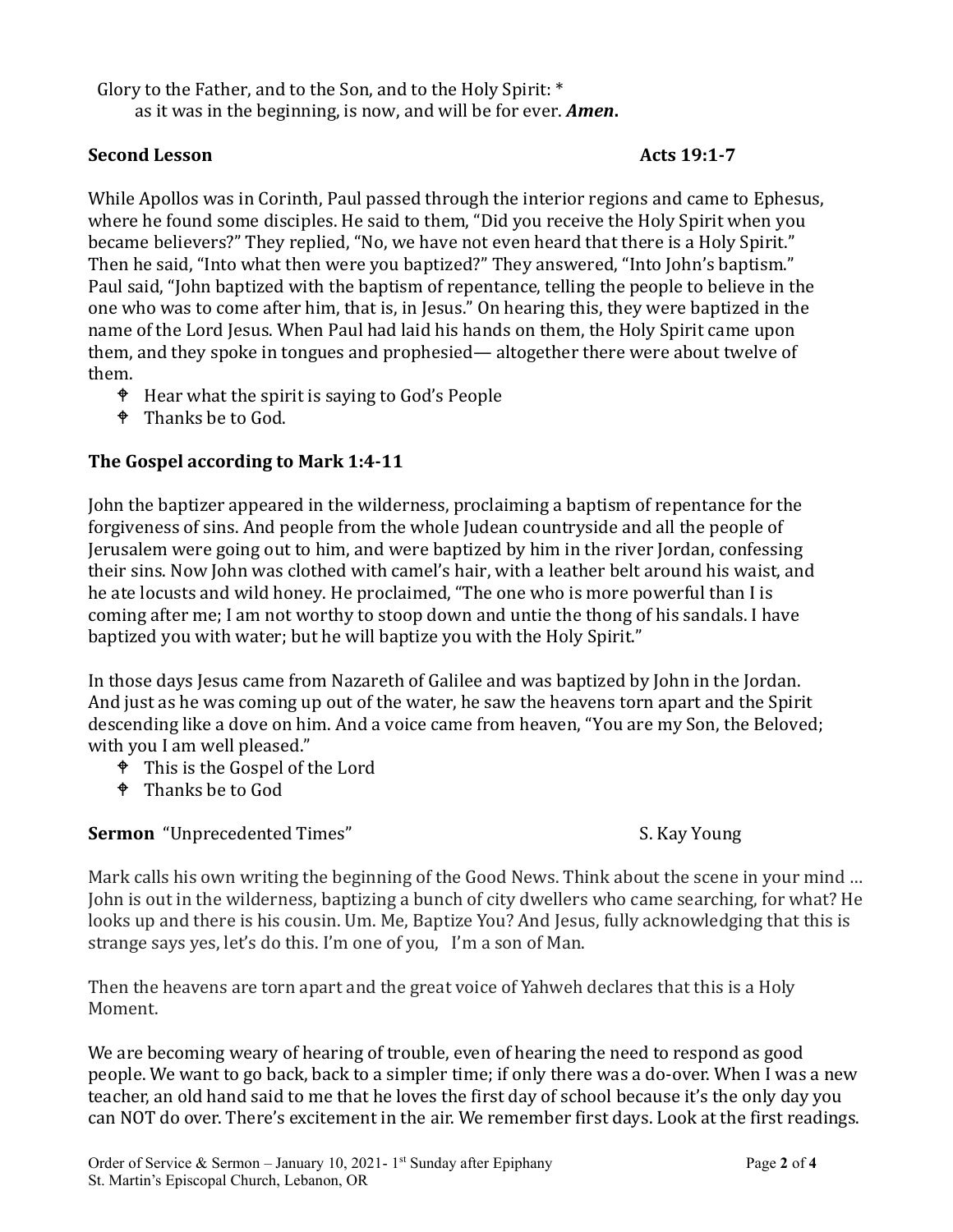In Genesis, we're at the very beginning of the world, and In Mark, at the very beginning of Jesus' ministry.

In the beginning a wind (or breath, or spirit) of God swept over the face of the waters

- At Jesus' baptism the spirit (or breath or wind) of God descended on Jesus as he is coming up out of the water.
- In the beginning God said, "Let there be light."
- At Jesus' baptism God said, "You are my Son, the Beloved."
- In the beginning "God saw that the light was good."
- At Jesus' baptism God was "well pleased.

We do well to renew our baptismal vows often. To ask ourselves what exactly we're doing; who are following. Not an earthly leader; not even a distant star. We follow the One whose very birth was unprecedented. God became man and dwelt among us. Jesus is not the one to follow if you cannot accept change. We can however revel in the feelings of the new life, new love. We can remember that Jesus was baptized in our complicated humanity, so we are baptized into God's love. I remember my acceptance into the Episcopal Church. Bishop Sandy Hampton took my head in his hands and said, Remember your Baptism." We all should. We should head down to the water and proceed with Love.

## **Prayers of the People for the 1st Sunday after Epiphany.**

*The response is "Lord, graciously hear us."*

As we celebrate the baptism of Christ, let us offer prayers to God who calls us to pass from death to life.

By the baptism of the Son of God in the river Jordan.

Lord, hear us. *People* Lord, graciously hear us.

For this parish community of St. Martin's Lebanon, that God would guide us with his truth, fill us with his love, and provide for us from his bounty.

Lord, hear us. *People* Lord, graciously hear us.

For Michael our presiding bishop, Michael our Bishop, Diana our Bishop-elect, for the clergy and deacons and all who minister in Christ, and for all the holy people of God.

Lord, hear us. *People* Lord, graciously hear us.

For all who seek Christ, and for the conversion of the whole human race. Lord, hear us. *People* Lord, graciously hear us. For mercy, peace, and justice throughout the world Lord, hear us. *People* Lord, graciously hear us.

For all those in danger and need: the sick and the suffering, the hungry and the oppressed, and those in prison.